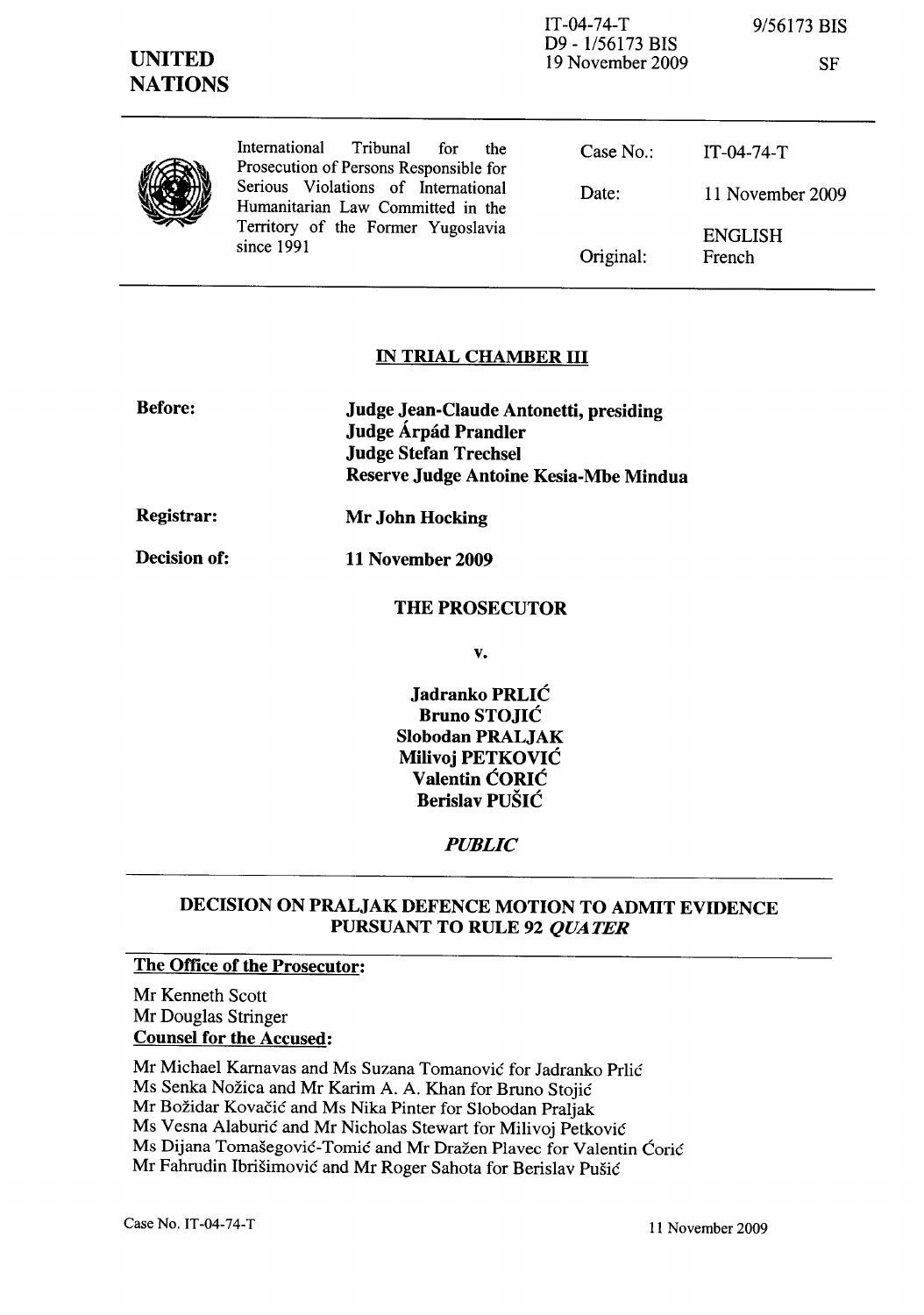#### **I. INTRODUCTION**

1. Trial Chamber III ("Chamber") of the International Tribunal for the Prosecution of Persons Responsible for Serious Violations of International Humanitarian Law Committed in the Territory of the Former Yugoslavia since 1991 ("Tribunal") is seized of "Slobodan Praljak's Motion for Admission of Evidence Pursuant to Rule 92 *quater",* accompanied by 7 annexes, filed publicly by Counsel for the Accused Slobodan Praljak ("Praljak Defence") on 22 September 2009 ("Motion"), in which the Praljak Defence requests that the Chamber admit into evidence, pursuant to Rule 92 *quater* of the Rules of Procedure and Evidence ("Rules"), written statements of four Witnesses ("Witnesses"), Mahmud Eid (3D 03679), Juraj Njavro (3D 03618), Ljubo Peric  $(3D 03735)^1$  and Fatima Tanovic  $(3D 03652)$ .

### **11. PROCEDURAL BACKGROUND**

2. At the hearing of 22 September 2009, the Chamber issued an oral decision granting a motion from the Office of the Prosecutor ("Prosecution") for an extension of the deadline to respond to the Motion and allowed it to file its response by 28 October 2009?

3. On 28 September 2009, the Praljak Defence publicly filed "Slobodan Praljak's Addendum to the Motion for Admission of Evidence Pursuant to Rule 92 *quater"*  ("Addendum"), in which it filed the death certificate of Ljubo Peric.

4. On 28 October 2009, the Prosecution filed the "Prosecution Combined Response to Slobodan Praljak's Two Motions for Admission of Written Evidence in lieu of Viva Voce Testimony pursuant to Rule 92 *his* and Motion for Admission of Evidence pursuant to Rule 92 *quater"* ("Response"), in which the Prosecution objects to the admission of the four written statements.

Contrary to what the Praljak Defence indicated in its Motion, the statement from Ljubo Perić bears the number 3D 03735 and not the number 3D 03628.

 $2$  French Transcript, 22 September 2009, pp. 45154-45155.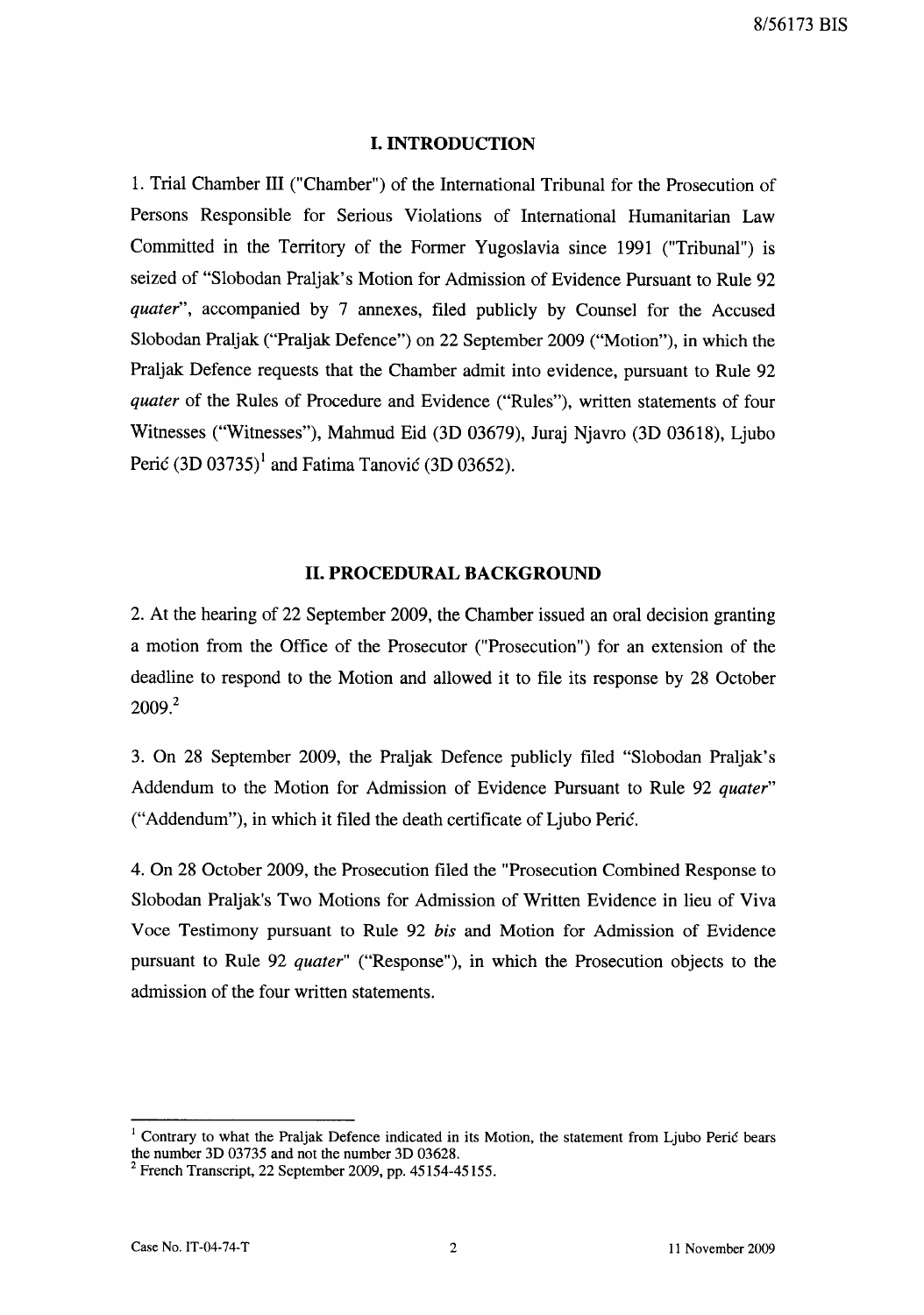#### **Ill.** ARGUMENTS **OF THE PARTIES**

5. In support of its Motion, the Praljak Defence argues that (1) the written statements were made by persons who are now deceased;<sup>3</sup> (2) these written statements were certified, which increases their reliability and probative value;<sup>4</sup> (3) if a Rule 92 *quater* statement goes to proof of the acts and conduct of the Accused as charged in the indictment, this may be a factor against its admission, but not a bar to it;  $(4)$  the written statements do not go to either the acts or the conduct of the Accused as charged in the Amended Indictment of 11 June 2008 ("Indictment");<sup>6</sup> (5) the Trial Chamber reserves a final assessment of the relevance and probative value of the evidence for the conclusion of the trial, and any doubts expressed by the Chamber in that respect should not prohibit the admission of the statements.<sup>7</sup>

6. In its Response, the Prosecution argues that (1) the statement of Mahmud Eid (3D 03679) may only be admitted if it goes to proof of any of the factors set out in Rule *92 his* (A) (i), (d) or (f); it is not admissible if it goes to proof that the Accused was not engaged in the joint criminal enterprise and that he did not have the character, pattern of behaviour or state of mind to incur the forms of liability specifically alleged in the Indictment;<sup>8</sup> (2) the written statement from Juraj Njavro (3D 03618) is not admissible to the extent that it relates to redundant facts, namely the issue of Croatian assistance to the Republic of BR, which has been dealt with via other witnesses and exhibits;<sup>9</sup> (3) the statements from witnesses Ljubo Perić (3D 03735) and Fatima Tanović (3D 03652) are not admissible to the extent as they directly relate to the acts and conduct of the Accused; consequently, they cannot be admitted under Rule 92 *quater* (B) of the Rules;<sup>10</sup> (4) with regard to all of the written statements, the Praljak Defence should provide paragraph numbers to make it evident which parts of the statements the Motion refers to.<sup>11</sup>

<sup>&</sup>lt;sup>3</sup> Motion, para. 4.

<sup>4</sup> Motion, para. 5.

<sup>5</sup> Motion, para. 6.

<sup>6</sup> Motion, para. 6.

Motion, para. 7.

<sup>8</sup> Response, paras. 22-24 and Annex A, p. 79.

<sup>9</sup> Response, para. 26 and Annex A, p. 79.

<sup>10</sup> Response, paras. 22 to 24 and Annexe A, pp. 79 and 80.

 $11$  Response, paras. 29 to 32.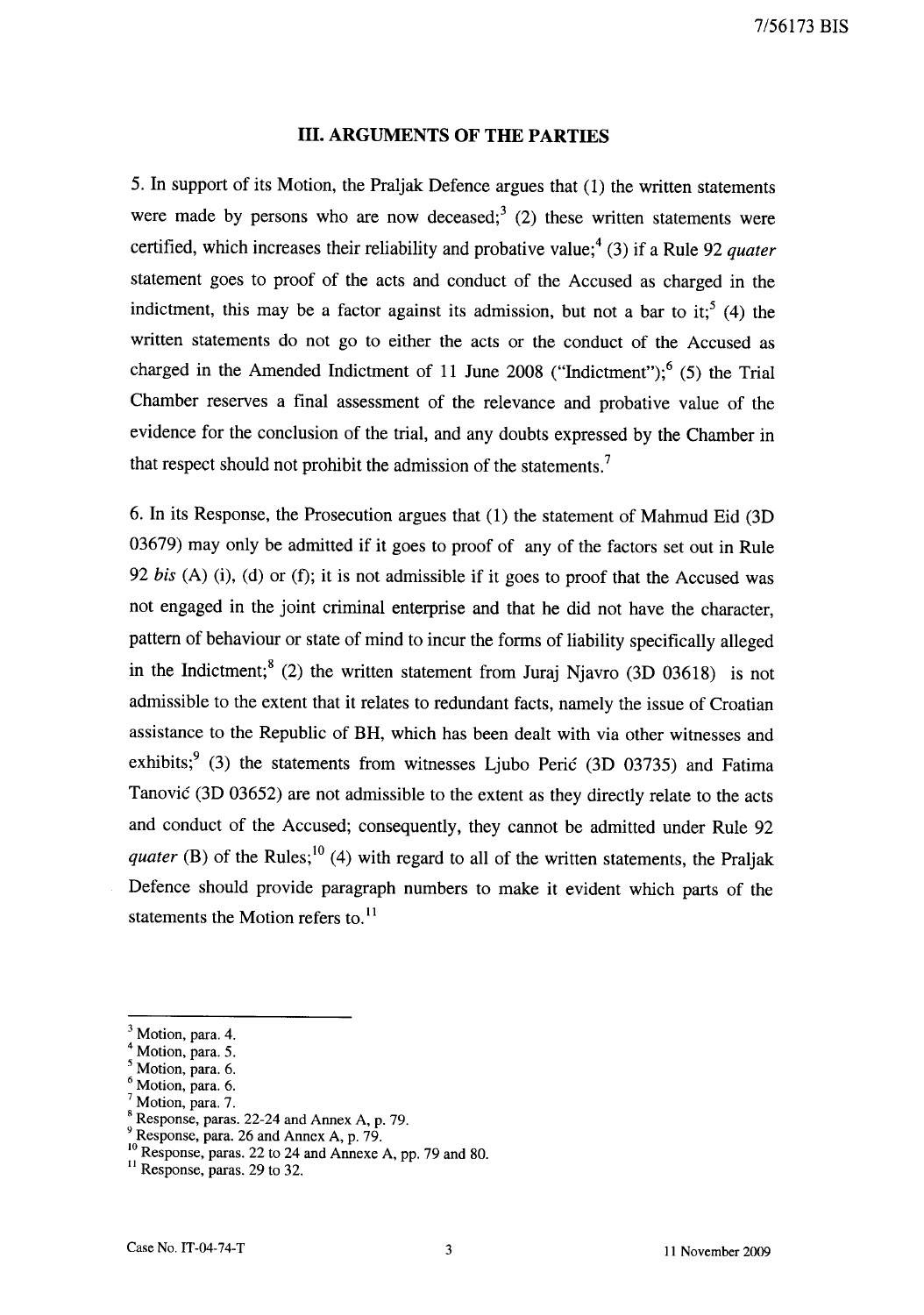#### **IV. DISCUSSION**

7. The Chamber will recall as a preliminary matter the conditions for the application of Rule 92 *quater* of the Rules (A). Subsequently, it will decide with regard to these conditions whether it is suitable to admit the written statements of the four Witnesses  $(B)$ .

#### **A. Applicable Law**

- 8. Rule 92 *quater* of the Rules provides that:
	- A) The evidence of a person in the form of a written statement or transcript who has subsequently died, or who can no longer with reasonable diligence be traced, or who is by reason of bodily or mental condition unable to testify orally may be admitted, whether or not the written statement is in the form prescribed by Rule 92 *bis,* if the Trial Chamber:
	- i) is satisfied of the person's unavailability as set out above; and
	- ii) finds from the circumstances in which the statement was made and recorded that it is reliable.
	- B) If the evidence goes to proof of acts and conduct of an accused as charged in the indictment, this may be a factor against the admission of such evidence, or that part of it.

9. The Chamber recalls that Rule 92 *quater* of the Rules provides for a system of admission of evidence that is autonomous and distinct from Rule 92 *bis* of the Rules. Therefore, admission of a written statement or a transcript of testimony of a person who is not available for reasons set out in Rule 92 *quater* is to be determined solely pursuant to the conditions set out in Rule 92 *quater* and not those set out in Rule 92 *bis* of the Rules.

10. Firstly, the Chamber must consider whether it is satisfied that the authors of the statements are unavailable for the reasons set out in Rule 92 *quater* (A) of the Rules.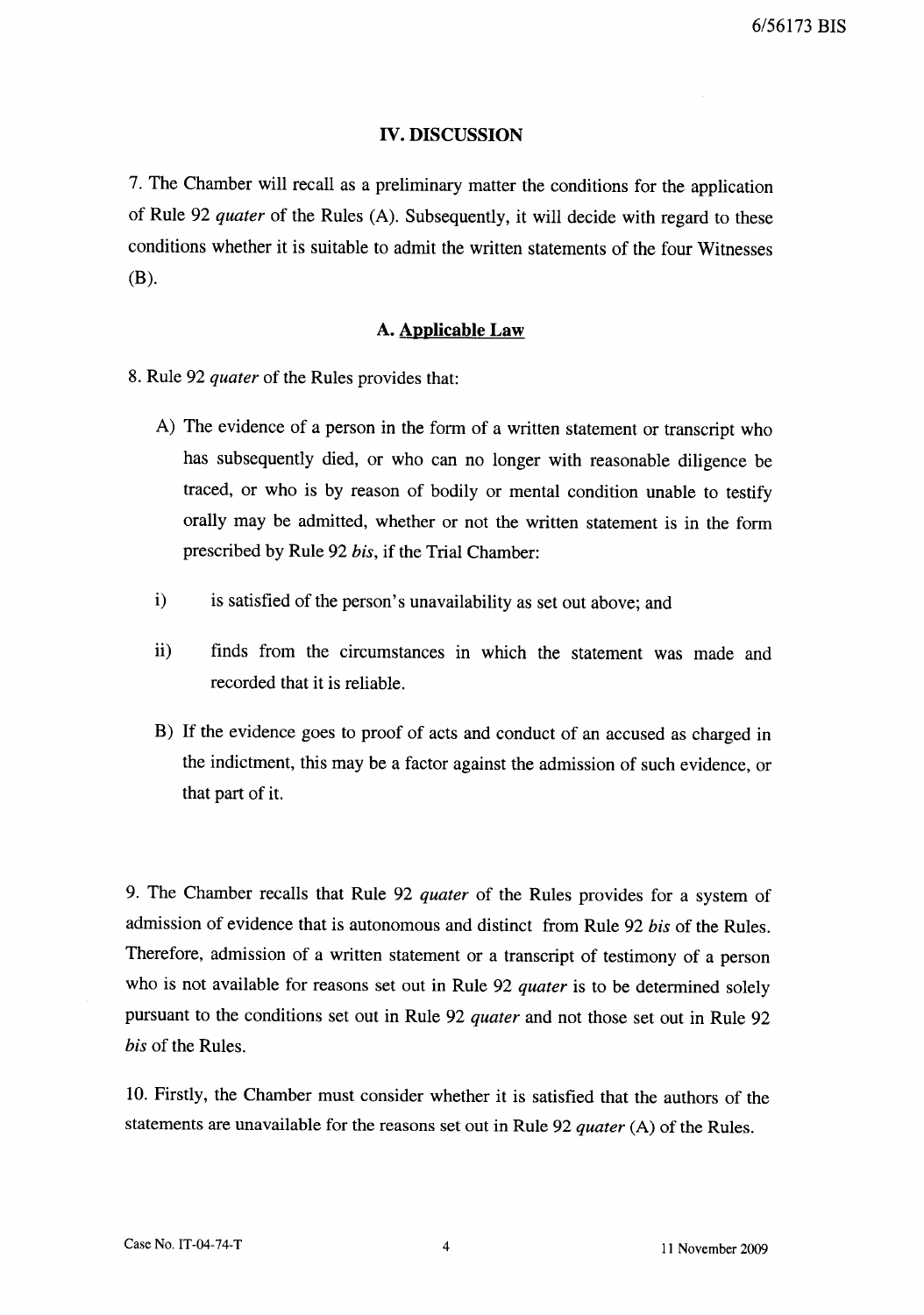5/56173 BIS

11. Secondly, the Chamber must ask itself whether the evidence contained in the written statements is reliable, considering the circumstances under which they were taken. 12 In this respect, the Chamber will notably take into consideration the following indicia of reliability: the fact that the statements were given under oath, that they were subject to cross-examination, and that they were corroborated by other evidence.<sup>13</sup>

12. Thirdly, the Chamber will decide, by virtue of its discretionary power in the case, whether it will admit the written statements in question. Within its consideration, the Chamber will take into account several factors. Firstly, as provided for in Rule  $89$  (C) of the Rules: "A Chamber may admit any relevant evidence which it deems to have probative value." Consequently, the Chamber will consider whether the written statements bear some relevance and probative value. The Chamber notes however that reliability will not be reconsidered at this stage since it has already been considered previously within the scope of Rule 92 *quater* (A) (ii) of the Rules.

13. Finally, the Chamber will inquire whether the written statements in question contain a reference to the acts and conduct of the Accused charged in the Indictment. Furthermore, the Chamber will inquire whether the written statements in question go to proof of a critical element in this case.<sup>14</sup> The Chamber is of the opinion that the latter factor, like the circumstance that a testimony goes to proof of the acts and conduct of an accused, may be factors against the admission of such evidence.

### **B. Consideration of the Merits**

14. As a preliminary matter, the Chamber notes that in its Motion, the Praljak Defence marked the written statement of Ljubo Perić as 3D 03628 but it could not be found on the *ecourt* system under this number. The Chamber notes that the actual number given to this statement is 3D 03735.

<sup>&</sup>lt;sup>12</sup> According to Tribunal jurisprudence, "reliability [...] depends upon whether the evidence, if accepted, proves the fact to which it is directed": *The Prosecutor* v. *Zdravko Mucic, Hazim Delic and Esad Landzo,* Case No. *IT-96-21-Abis,* 8 April 2003, para. 57 citing *The Prosecutor* v. *Kunarac et aI.,*   $\text{Case No. IT-96-23-T & 96-23/1-T}$ , "Decision on Acquittal", 3 July 2000, para. 7.

*<sup>13</sup>The Prosecutor* v. *Dario Kordic and Mario Cerkez,* Case No. IT-95-14/2-AR73.5 "Decision on Appeal Regarding Statement of a Deceased Witness", 21 July 2000, para. 27.

*The Prosecutor v. Sikirica et al.* Case No. IT-95-8-T "Decision on Prosecution's Application to Admit Transcripts under Rule 92 *bis"* , 23 May 2001, paras 4 and 35. *See* also *The Prosecutor* v.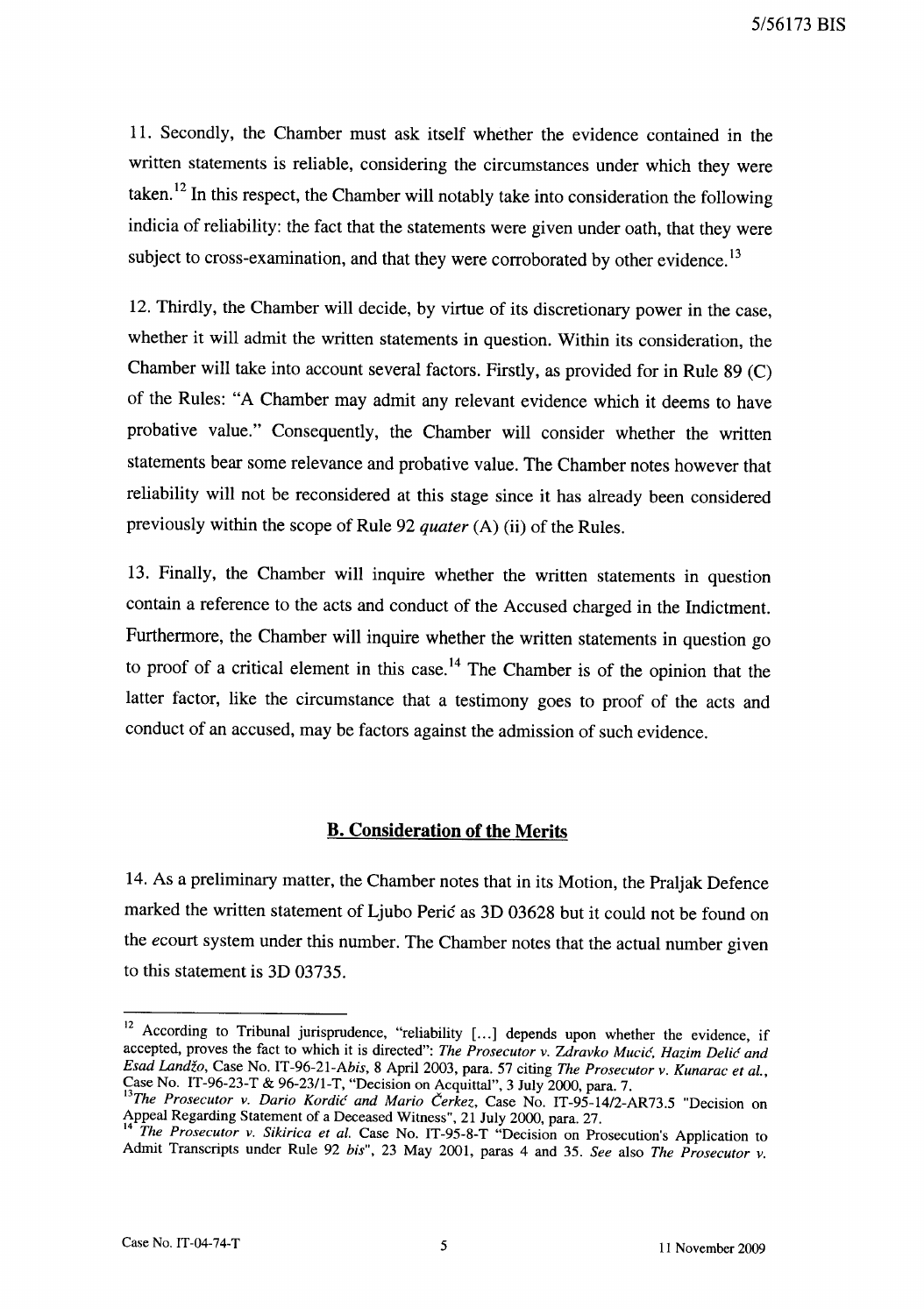15. The Chamber notes that as they are deceased,<sup>15</sup> the Witnesses are unavailable pursuant to Rule 92 *quater* of the Rules. The Chamber will therefore base its consideration of reliability indicia on the written statements and the other factors that may justify, or go against, their admission as set out above in light of the arguments of the Parties.

16. The Chamber notes that the written statements were obtained in different ways. The statement of Mahmud Eid (3D 03679) is not certified, but nevertheless bears a certificate signed by the witness in which he asserts that he is indeed the author of the statement. Furthermore, the statements of Witnesses Juraj Njavro (3D 03618) and Ljubo Peric (3D 03735) were respectively certified before a notary in Zagreb and in Mostar, while the statement of Fatima Tanovic (3D 03652) was certified before a judge of Ljubuski municipality. The Chamber therefore considers that there are sufficient indicia of reliability to admit them.

17. After having analysed the testimony of Mahmud Eid (3D 03679), the Chamber notes that he describes the situation of the Croatian army in Sunja in the Republic of Croatia between September 1991 and February 1992, that is to say the period during which the Accused Praljak had arrived to this territory. The written statement provides information regarding the pattern of behaviour and state of mind of the Accused Praljak:. It is therefore relevant to this case since it relates notably to paragraphs 15 to 17, 17.3, 218 and 228 of the Indictment. The Chamber further notes that the statement is corroborated by the testimony of Alojz Arbutina, who already testified before the Chamber. The written statement is therefore reliable and relevant.

18. After having analysed the testimony of Juraj Njavro (3D 03618), the Chamber notes that it concerns the relations between the Republic of Croatia and the Republic of BH in 1992 and 1993, in particular the assistance of the Croatian authorities to the popUlation and authorities of BH, the assistance to refugees and the support of the Republic of Croatia to BH in the latter's dealings with international organisations. The written statement is therefore relevant to the present case since it relates to the role of the Republic of Croatia in the events alleged in the Indictment, for example, as set out in paragraph 232 of the Indictment. The Chamber further notes that this statement is

*Slobodan Milosevic,* Case No. IT-02-54-T, "Decision on Prosecution Motion to Have Written Statements Admitted under Rule 92 *bis",* 21 March 2002, para.7.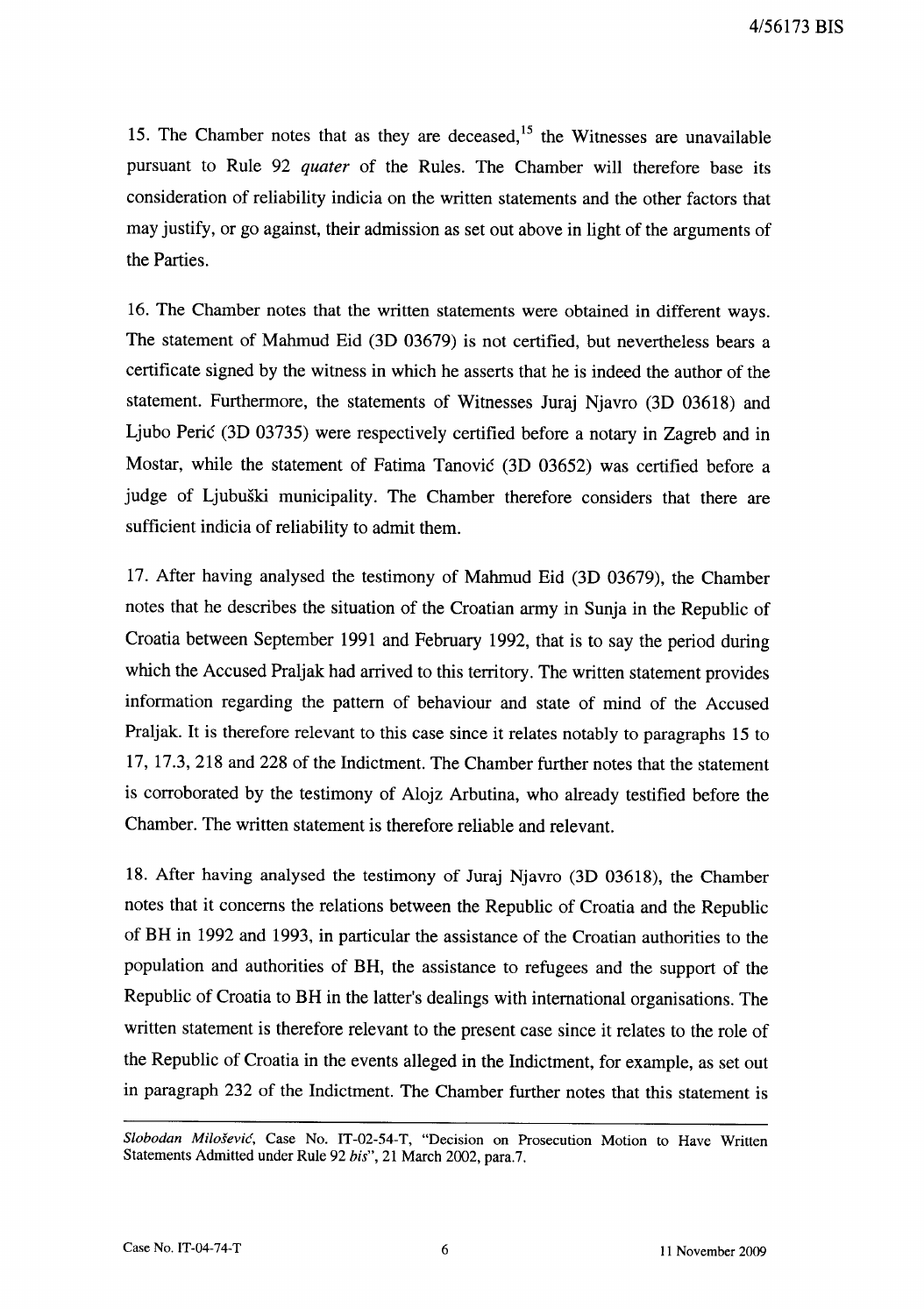3/56173 BIS

corroborated by witnesses Martin Raguž and Ante Kvesić, who already testified before the Chamber, and by the testimony of the Accused Slobodan Praljak. Moreover, the Chamber cannot accept the Prosecution's argument that the information derived from Njavro Juraj's statement regarding co-operation between the Republic of Croatia and the Republic of BR is redundant with regard to the testimonies and exhibits already admitted in the present case.<sup>16</sup> The Chamber notes in effect that the assistance of the Republic of Croatia to the Republic of BR, which is the subject of this statement, relates both to 1993 and 1992 and provides certain facts regarding the Republic of Croatia's cooperation with the Republic of BR on the political level, which are facts that have a certain relevance, notably to paragraph 23 of the Indictment. The Chamber therefore deems the written statement to be reliable and relevant.

19. Regarding the statements from Ljubo Peric and Fatima Tanovic, the Chamber notes that in its Response, the Prosecution submits that the statements from Witnesses Ljubo Peric and Fatima Tanovic are not admissible since they relate directly to the acts and conduct of the Accused and that therefore, they cannot be admitted under Rule 92 *quater* (B) of the Rules.<sup>17</sup> Nevertheless, the Chamber recalls that as opposed to Rule 92 *his,* Rule 92 *quater* of the Rules does not exclude that a Trial Chamber may admit a written statement even when it goes to proof of acts and conduct of an accused. The Chamber further notes that witnesses Ljubo Peric and Fatima Tanovic are more character witnesses than witnesses with real information on the acts and conduct of the Accused.

20. After having analysed the statement from Ljubo Peric (3D 03735), the Chamber notes that it relates to the issue of the protection of the Old Bridge in Mostar on 8 June 1992, and in particular to the attitude of Slobodan Praljak with regard to this bridge. The written statement is therefore relevant to the present case since it contributes facts that could be analysed pursuant to paragraph 116 of the Indictment and the Prosecution's allegations regarding Slobodan Praljak's role in the joint criminal enterprise with respect to this issue. The statement is furthermore corroborated by the testimony of the Accused Slobodan Praljak, who already testified before the Chamber.

<sup>&</sup>lt;sup>15</sup> Motion, Annexes 4, 5 and 7; Addendum, Annex A.

<sup>&</sup>lt;sup>16</sup> Response, para. 26.

<sup>&</sup>lt;sup>17</sup> Response, paras 22 and 23.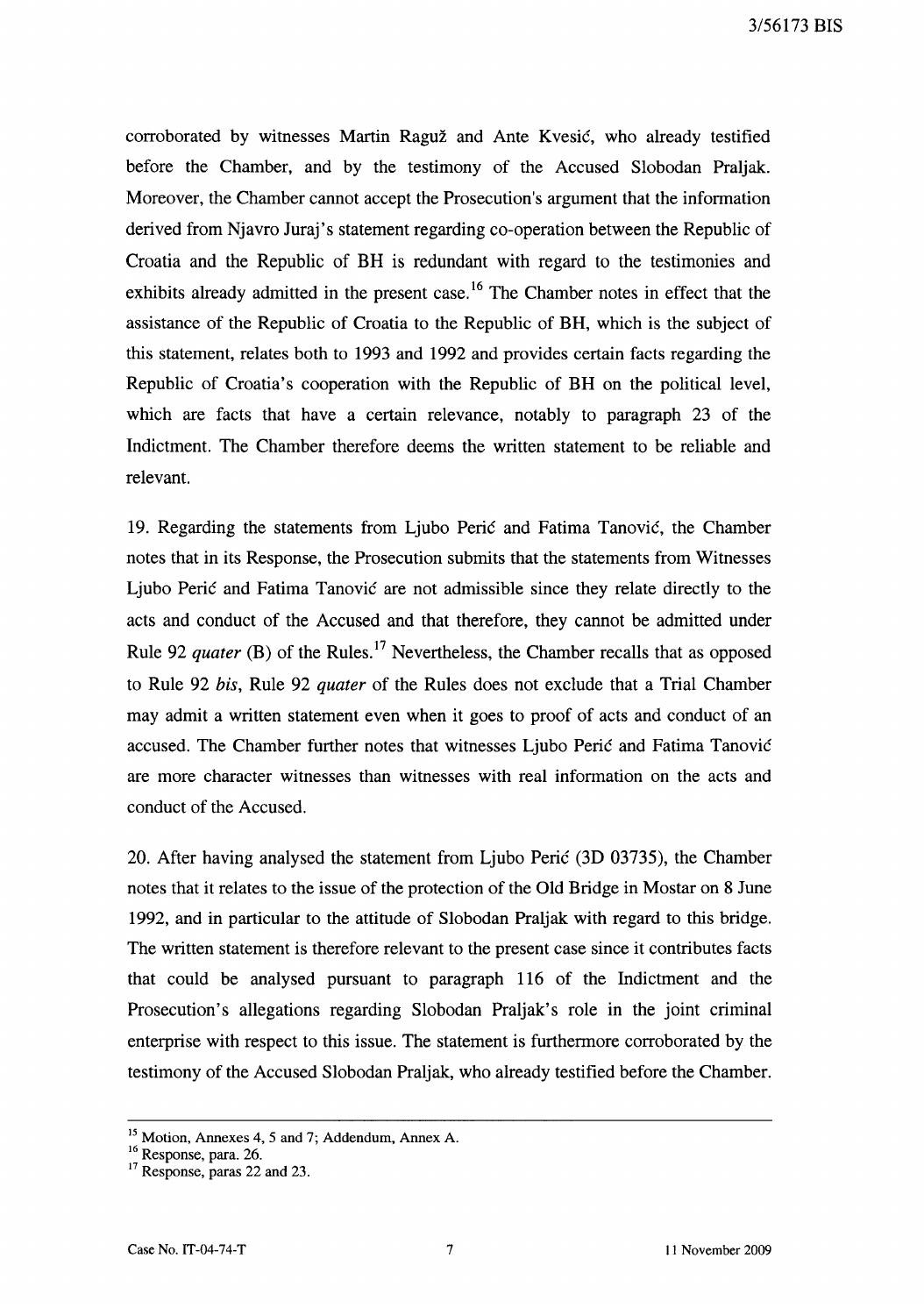21. Finally, after having analysed the statement of Fatima Tanovic (3D 03652), the Chamber notes that it contains facts that relate to the Accused Praljak's state of mind in January 1994 and that the statement relates to paragraphs 15 to 17 and 17.3 of the Indictment. Furthermore, it is corroborated by the testimony of the Accused Praljak, who testified before the Chamber. The written statement is therefore reliable and relevant.

22. In any case, the Chamber recalls that at this stage, it will not proceed with a final evaluation of the relevance, reliability and probative value of these written statements. This evaluation will be done during the final deliberations in light of all the exhibits tendered into evidence.

23. Likewise, the Chamber is of the opinion that these written statements do not go to proof of facts that are so fundamental to the case that allowing their admission would be prejudicial to the Prosecution as it would be unable to cross-examine the authors of these statements.

24. In conclusion, the Chamber deems that these statements are admissible pursuant to Rule 92 *quater* of the Rules and Rule 89 (C) of the Rules and admits the written statements of Witnesses Mahmud Eid (3D 03679), Juraj Njavro (3D 0618), Ljubo Peric (3D 03735) and Fatima Tanovic (3D 03652).

25. Alternatively, the Chamber notes that none of the written statements tendered for admission have numbered paragraphs and that this omission, for practical purposes, results in a needless consumption of time when it can be easily circumvented. The Chamber therefore asks the Praljak Defence to number the paragraphs in the present statements and invites the Parties in the future to submit to the Chamber duly numbered written statements.